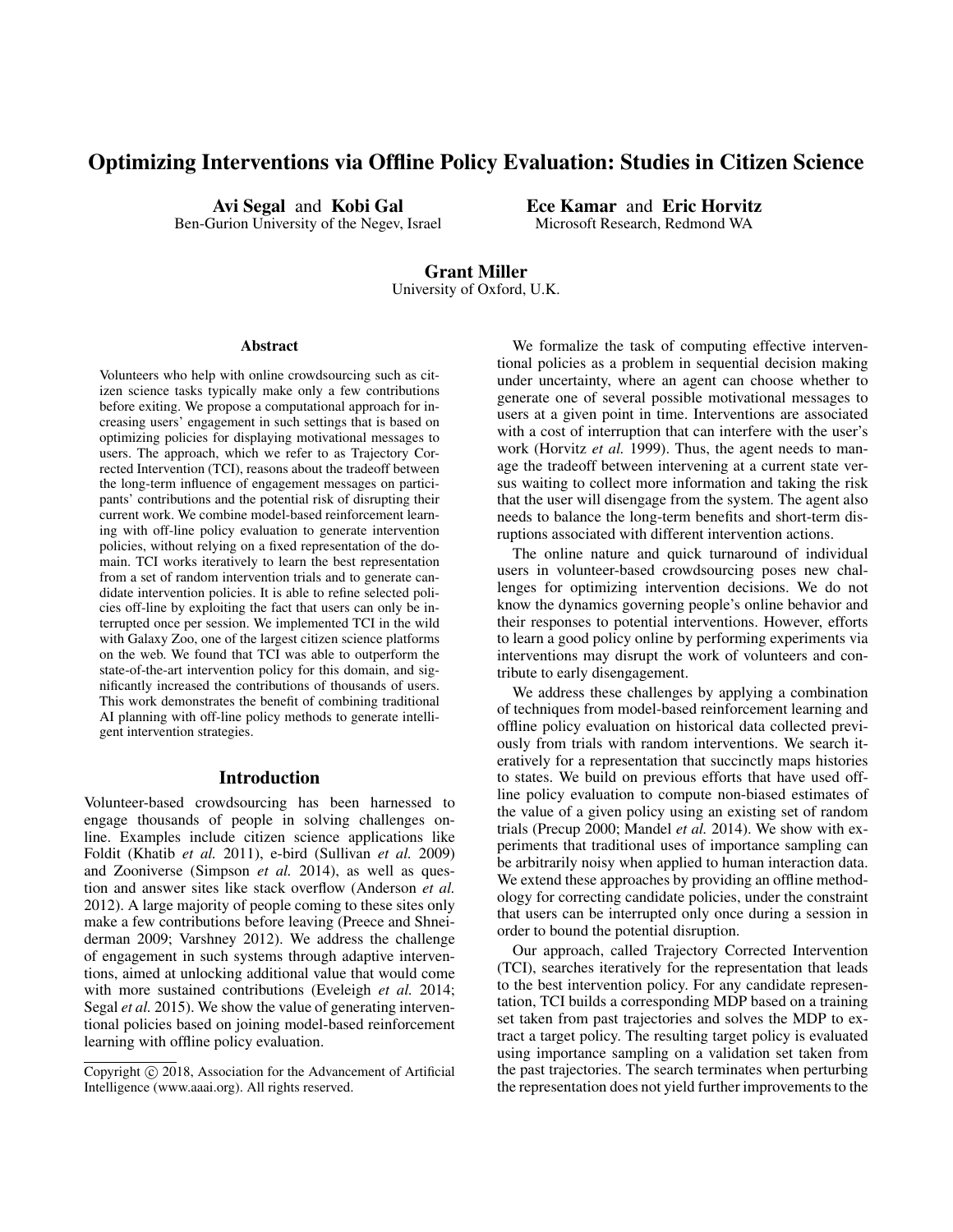expected value of the policy. The resulting policy is subsequently evaluated in a policy-correction step for each state, on a test set taken from the past trajectories. The correction step exploits the structure of the domain, in which only a single interruption is possible in each session (a limitation dictated by the community leaders), to statistically validate if the action selected by the target policy indeed provides better value than alternatives. This procedure replaces an intervention action with an alternative intervention action (or a decision not to intervene) when the alternative action yields higher value on the trajectory history.

We implemented the TCI approach on Galaxy Zoo, one of the largest citizen science platforms in the world, where volunteers are asked to classify celestial bodies drawn from the massive Sloan Digital Sky Survey (SDSS). Analyses of Galaxy Zoo logs have shown that the vast majority of users leave quickly and make only a few contributions. We examine the value of providing personalized motivational messages aimed at increasing the contributions of users. We consider how best to balance intervening immediately with a motivational message, based on the current state of information about the participant, with waiting to collect additional information and risking the loss of the user.

TCI learned a representation that includes features that summarize users' behavior in the domain, as well as a belief state that measures the probability that the user will disengage from the system. The TCI approach identified a policy of choosing either one of three motivational messages or no intervention at each state. Our experiments, which were performed in the wild on the Galaxy Zoo platform, showed that TCI was able to outperform an earlier myopic approach, by considering the long term effects of the intervention messages. We also found that the policy correction step is critical; the corrected policy achieved significant gains in user productivity when deployed in the live system compared to the target policy generated with a version of TCI without the correction step.

We make three key contributions: First, we provide an end-to-end method for computing optimal intervention policies with application to volunteer-based crowdsourcing. The policies are based on an analysis of past trajectories, and do not rely on a specific representation. Second, we provide a new correction method that can address the errors associated with applying offline policy evaluation to Galaxy Zoo by exploiting the structure of the domain. Third, we show the real-world influence of the methods, by significantly extending the engagement and contributions made by thousands of volunteers in the Galaxy Zoo platform.

#### Related Work

Our approach builds on prior work in two separate fields of research: modeling and extending engagement in crowdsourcing and off-line policy evaluation in reinforcement learning.

There is a growing interest in methods for motivating users in volunteer based crowsourcing (Eveleigh *et al.* 2014; Jackson *et al.* 2014). We consider several studies of computational approaches for describing and extending user engagement in online communities. Anderson et al. (2013)

used badges to steer behavior towards required goals in question-answer sites. They developed a model of behavioral change that is induced by badges for the stackoverflow site. Their model showed that change in user behavior increases as the badge frontier gets closer, and was able to predict observations about the real-world behavior of user on stackoverflow. In subsequent work, Anderson et. al (2014) performed a large-scale deployment of badges as incentives for engagement in a MOOC, including randomized experiments in which the presentation of badges was varied across subpopulations.

Mao et al. (2013) developed a predictor of the disengagement of participants in Galaxy Zoo. Their study considered different features including statistics about volunteers' characteristics, the tasks they solved, and their history of prior sessions on the system. They demonstrated the effects of different session lengths and window sizes on the accuracy of the predictions about the timing of disengagement.

Segal et al. (2016) studied three different intervention messages on the volunteers of Galaxy Zoo when the messages were timed according to predictions of their disengagement. A controlled study showed that the combination of a motivational message emphasizing the individual contribution of users and its prediction-based timing was able to generate the highest engagement levels from users, when compared to alternative messages that emphasized users' sense of community and relieved their anxiety about making mistakes. The work presented here builds on this line of work and shows that the TCI approach was able to achieve significantly better results than this myopic method, by optimizing the intervention policy over all message types and long term effects.

Other relevant efforts come from the literature on interruption management and retainment modeling. Horvitz et al. (1999) present a decision-theoretic approach to balancing the cost of interruptions with the cost of delay in the transmittal of notifications. Horvitz and Apacible (2003) used machine learning to infer the cost of interrupting users over time given data from their online interactions, calendars and visual and acoustical analyses. Shrot et al. (2009; 2014) used collaborative filtering to predict the cost of interruption by exploiting the similarities between users and used this model to guide an interruption management algorithm. Rosenfeld and Kraus (2016) motivated and persuaded users in argumentative dialog settings using a POMDP based model and machine learning based predictions. Azaria et al. (2014) considered the problem of automatic reward determination for optimizing crowd system goals and presented two algorithms that outperformed strategies developed by human experts.

In offline policy evaluation, a target policy is evaluated using a pre-collected dataset that was generated via execution of a different behavioral policy (Thomas *et al.* 2015; Thomas and Brunskill 2016; Liu *et al.* 2012; Peshkin and Shelton 2002). This approach is common in many settings involving human interactions where it is not possible to probe users online (e.g., patient diagnosis systems and elearning). Many approaches for solving the off-line policy evaluation problem have used sampling techniques to com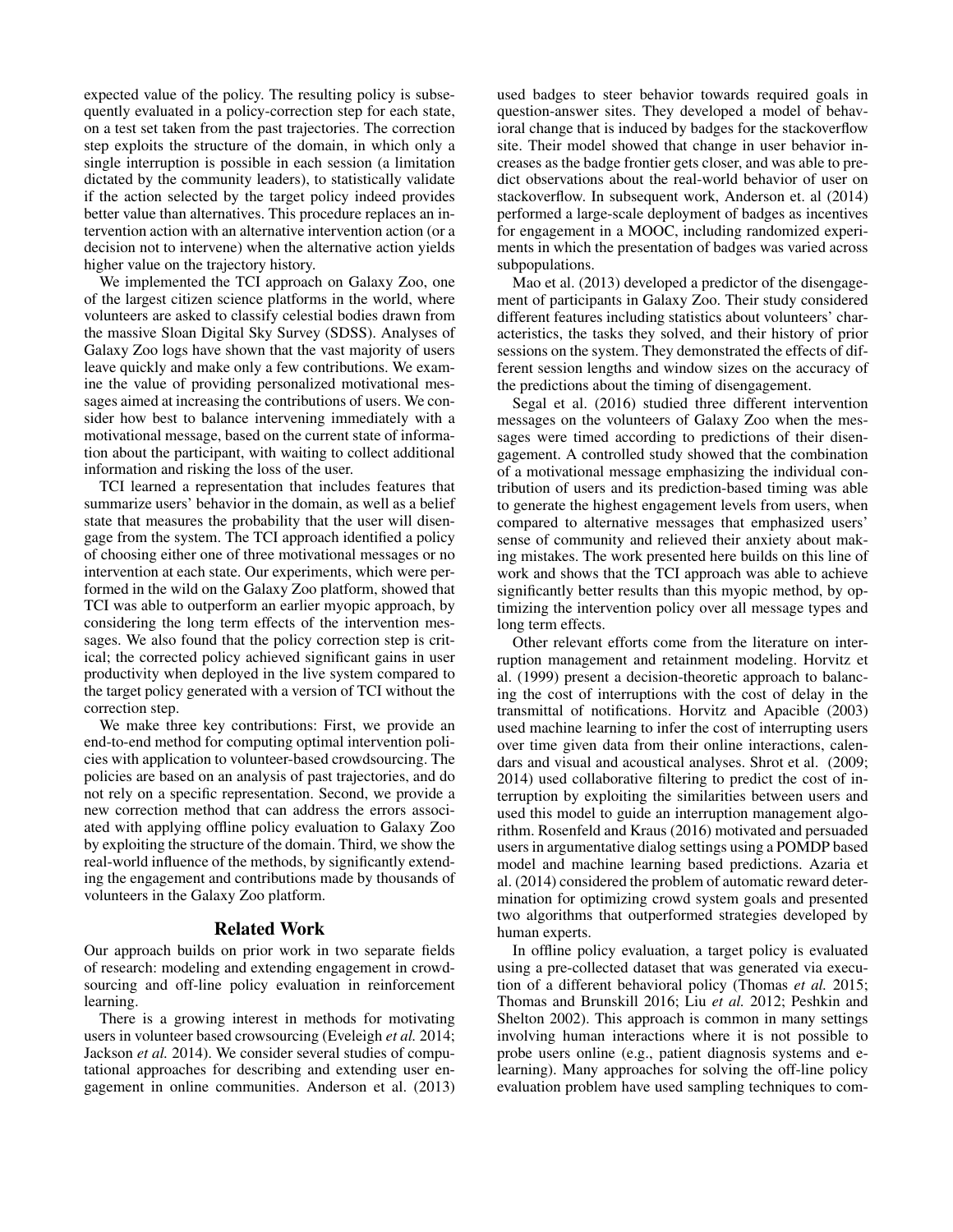pute the value of target policies. Precup (2000) introduced several importance sampling estimators for the value of a target policy, by weighing samples according to the ratio of the likelihood between the target policy and the behavior policy. Jiang et al. (2015) extended a bandits' approach to estimating values of the target policy. They produced nonbiased estimators of the true policy value that may exhibit lower variance than using traditional importance sampling techniques.

Most relevant to our approach is the work by Mandel et al. (2014; 2016) who used sampling methods for off-line policy evaluation across several candidate representations in educational games. We extend this approach in two ways. First, we provide a search based optimization across representations, focusing on binary representations for continuous features. Second, we introduce a correction mechanism to decrease variance in our generated policies and show its efficacy in a large scale deployment.

Lastly, we consider the optimal stopping literature in statistics, which studies the problem of timing a termination action in order to maximize an expected reward. Our intervention problem has the special structure that a single intervention is possible at a given session. Thus the problem can alternatively be formalized as an optimal stopping problem where the reward for taking an intervention action is uncertain and can be estimated based on trajectories. Tractable algorithms (e.g., threshold-based methods) exist for classes of optimal stopping problems where the world dynamics have a known, well-characterized structure (Peskir and Shiryaev 2006). However, these tractable algorithms are not applicable to human-interaction settings where transitions have an arbitrary form. These problems can then be solved through existing MDP solutions techniques such as dynamic programming (Monahan 1982), which we carry out in this work.

# Problem Description and Approach

We consider a setting with two actors: a user who is repeatedly interacting with a system to complete tasks and who can disengage at any time at will; and an agent that can intervene in real time, presenting messages to the user with the goal of increasing her contributions.

We start by providing definitions that are used in our formalization. A user episode (session) of length  $T$  consists of a sequence of agent actions, observations and rewards. At each timestep  $t \in [1, \ldots, T]$  the agent performs an agent action  $a_t$  which consists of one of several possible intervention actions (e.g., generating a motivational message in Galaxy zoo) or a no-op action (no intervention). The user generates an observation  $o_t$  (e.g., classifying a galaxy), and the agent incurs a scalar reward  $r_t$  (e.g., the quality of the classification). The history at timestep  $t$  is denoted  $\{(a_1, r_1, o_1), \ldots, (a_t, r_t, o_t)\}\)$ . An agent can interrupt the user at most once per episode. There exists at most a single timestep  $i$  in which  $a_i$  is an intervention action, which consequently influences the rewards and observations in the future time steps.

The overall TCI approach is outlined in Algorithm 1. The input to the TCI process is  $(1)$  a domain description  $B$  that

#### Algorithm 1: The TCI Approach

|                         | <b>Data:</b> Domain description $B$ , feature set $F$ , past         |
|-------------------------|----------------------------------------------------------------------|
|                         | trajectories $D = D_{train} \cup D_{val} \cup D_{test}$              |
|                         | <b>Result:</b> Optimized representation M, Target Policy $\pi_M^*$ . |
|                         | $EV^* \leftarrow 0$                                                  |
|                         | 2 repeat                                                             |
| 3                       | $M \leftarrow GetNextRepresentation(B, F)$                           |
| $\overline{\mathbf{4}}$ | $\pi_M \leftarrow \arg \max_{\pi} EV[\pi \mid M, D_{train}]$         |
| 5                       | $EV(\pi_M) \leftarrow ComputeVal(\pi_M, D_{val})$                    |
| 6                       | if $(EV(\pi_M) > EV^*)$ then                                         |
| 7                       | $\vert \quad \vert E V^* \leftarrow E V(\pi_M)$                      |
| 8                       | $\mathcal{L} \;\pi_M' \leftarrow \pi_M$                              |
|                         | 9 <b>until</b> <i>convergence</i> ;                                  |
|                         | 10 $\pi_M^* \leftarrow CorrectPolicy(B, \pi_M', D_{test})$           |
|                         | 11 <b>return</b> Representation M, Policy $\pi_M^*$                  |
|                         |                                                                      |

includes a set of agent actions, user observations and rewards; (2) a set of features  $F$  that are aggregations over histories, and used to create the state space; (3) a dataset  $D$  of past trajectories that are composed of histories of random agent actions and their observed effect on user behavior in the system. The policy that generated these trajectories is called the "behavioral policy". This data is divided to separate training, validation and testing sets.

The TCI approach consists of three main steps, which we outline below. Step 1 (lines 3- 4) integrates two optimization tasks: finding the optimal representation for the intervention domain, and extracting the best policy given this representation. A representation  $M$  is a many-to-one mapping from histories of interactions to states. When M includes the full history, it provides a complete description of the domain, but the size of the representation makes the data too sparse to learn from. Instead, M provides a reduction of the state space to ranges over subsets of the features in  $F$ . We detail this step in the next section. We learn an MDP over the representation M given the training set and extract the current target policy  $\pi_M$  (line 4).

Step 2 (line 5) estimates the value of the target policy  $\pi_M$ on the validation set. We iteratively execute Steps 1 and 2 to find the next representation that improves the value of the extracted target policy. The process terminates when successive steps fail to improve the value of the policy for a designated number of iterations. Step 3 (line 10) corrects the policy  $\pi_M$  for errors by comparing its performance to choosing alternative intervention decisions (or a decision not to intervene) at each state. The output of the TCI process is the optimized representation  $M$  and its associated target policy  $\bar{\pi}_M^*$ .

# Implementation: Galaxy Zoo

We now describe how we have applied the TCI approach to Galaxy Zoo. A user session in Galaxy Zoo includes an episode with discrete timesteps from  $0$  (logging on) and  $T$ (inactivity). At each discrete time step  $t \leq T$  the agent chooses an action (whether to generate a motivational message at this timestep, and if so which message). The reward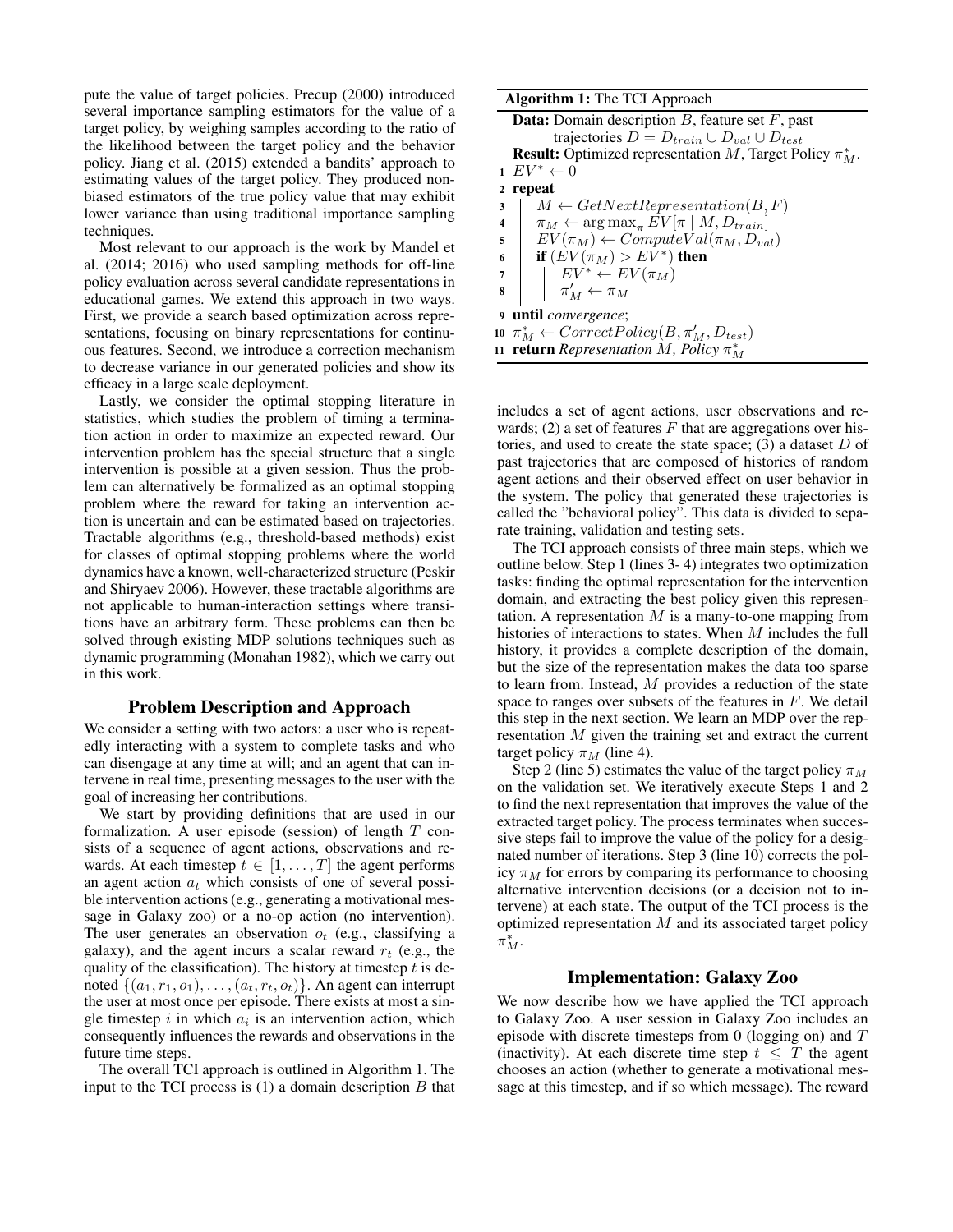| Type      | Message                                             |
|-----------|-----------------------------------------------------|
| Helpful   | Please don't stop just yet. You've been extremely   |
|           | helpful so far. Your votes are really helping us to |
|           | understand deep mysteries about galaxies.           |
| Community | Thousands of people are taking part in the project  |
|           | every month. Visit Talk at talk.galaxyzoo.org       |
|           | to discuss the images you see with them.            |
| Anxiety   | We use statistical techniques to get the most       |
|           | from every answer; So, you don't need to worry      |
|           | about being "right". Just tell us what you see.     |

Table 1: Intervention messages used in the study.

 $r_t$  at time t is 1 when a user classifies a galaxy and 0 otherwise. The observation at each timestep included 16 features over the user's history and current session (Mao *et al.* 2013). The most informative features were: the number of session counts for the user in the system, the number of completed tasks in the current session, the number of completed tasks averaged over all sessions, the number of seconds spent in the current session, the number of seconds per session averaged over all sessions, the average dwell time in the current session (i.e, the average number of seconds between two consecutive task submissions by the user).

An additional observation is the probability that the user will disengage within a 5-minute time window, computed using these features. This predictor serves as a proxy for the motivation of the user.

The set of intervention actions for the agent includes three motivational messages displayed in Table 1. These messages directly address motivational issues affecting users' performance in citizen science (Eveleigh *et al.* 2014). The "helpful" type message emphasizes users' contribution to the project, the "community" type message emphasizes the collective nature of the project, and the "anxiety" type message emphasizes the tolerance to individual mistakes. The agent actions also include a fourth action which is a no-op action, deciding not to intervene at the current state.

The trajectory history consists of an expanded version of the dataset of randomized intervention trials collected from the study of Segal et al. (2016). This data is divided into training, validation and test sets as summarized in Table 2. In generating random interventions, the timestep of the motivational messages was drawn uniformly between the limits of 0 (i.e, intervene immediately) and a session length that was sampled from a Poisson distribution that was fit to historical Galaxy Zoo participation rates. Data and accompanying information to this paper can be found at http://tinyurl.com/ztujcvz.

#### Step 1: Representation and Optimization

A representation M includes a subset  $\langle f_1 \ldots, f_n \rangle$  of N continuous features and corresponding "cutoff" values  $\langle v_1, \ldots, v_n \rangle$ . The cutoff values partition the state space into ranges  $\{f_1 > v_1, \ldots, f_n > v_n\}.$ 

The initial set of features used in the TCI process included the six prominent features mentioned in the previous section, as well as the predicted probability that the user will disen-

|             | Users | Interventions | Records |
|-------------|-------|---------------|---------|
| Training    | 2.302 | 3.265         | 245.695 |
| Validation  | 1.722 | 1,730         | 114,788 |
| <b>Test</b> | 1.281 | 2.173         | 119.457 |

Table 2: Dataset of randomized intervention trials.

gage (which used the entire set of 16 features). We hypothesized that the TCI approach would learn a succinct representation of the domains using a subset of these features while still providing an intervention policy with high value.

The representation  $M$  induces an MDP over the state space. To learn the MDP parameters, we use the training set of the trajectory history. The transition function  $T$  of the MDP is computed as the expectation over the observed transitions in the training set given representation  $M$ .

If  $a$  is an intervention action (not a no-op), then the system transitions to the terminal state with probability 1. The reward for an action at a given state  $s_t$  depends on whether the action is an intervention action or a no-op, and whether  $s_t$  is a terminal state.

We now describe how to compute the reward. Let m be all of the episodes that match the state-action pair  $(s_t, a)$ . The reward associated with an intervention action  $a$  at time  $t$  is

$$
R(s_t, a) = 1 + \frac{1}{m} \sum_{i=1}^{m} R_i
$$
 (1)

where  $R_i = \sum_{k=t_i+1}^{T} \delta^{k-t_i-1} \cdot r_k$ . Here  $t_i$  is the timestep in episode  $i$  where intervention action  $a$  was given in step  $s_t$ ,  $\delta$  is the discount factor, and  $r_k$  is the reward at episode i at time k. If a is a no-op action then we assign  $R(s_t, a) = 1$ (user performed one contribution in this state). Lastly, transitioning to the terminal state with a no-op action represents a user disengaging from the system and is assigned a reward of zero.

We solve the MDP to compute a target policy  $\pi_M$  for the given representation using value iteration.

To find the optimal policy representation, we perform search optimization over the representation cutoff values  $\{v_1, \ldots, v_n\}$  using the Particle Swarm Optimization (PSO) algorithm (Poli *et al.* 2007). PSO is an evolutionary algorithm for optimizing a problem's solution by iteratively searching over a candidate space with regard to a given measure of quality (in our case the value of a policy). We used parameter values recommended by Pedersen et al. (2010) with a swarm size of 100 particles and a maximum of 40,000 fitness evaluation steps. Stopping was performed if the evaluation steps limit was reached or if fitness did not improve in the last 100 iterations (set empirically).

When run on the training set  $D_{train}$  of past trajectories, the TCI approach converged on a representation that included the following four features related to user activities in a current session: The number of tasks  $(s<sub>-\text{sessionT}^\text{u}^\text{B}</sub>$ , the number of active seconds in this session (s\_sessionTime), the dwell time (s\_avgDwell) and the disengagement prediction  $(s\_dis\_pred)$ . Figure 1 shows a sample from the extracted best policy for users who engaged in a single session with the system (about 70% of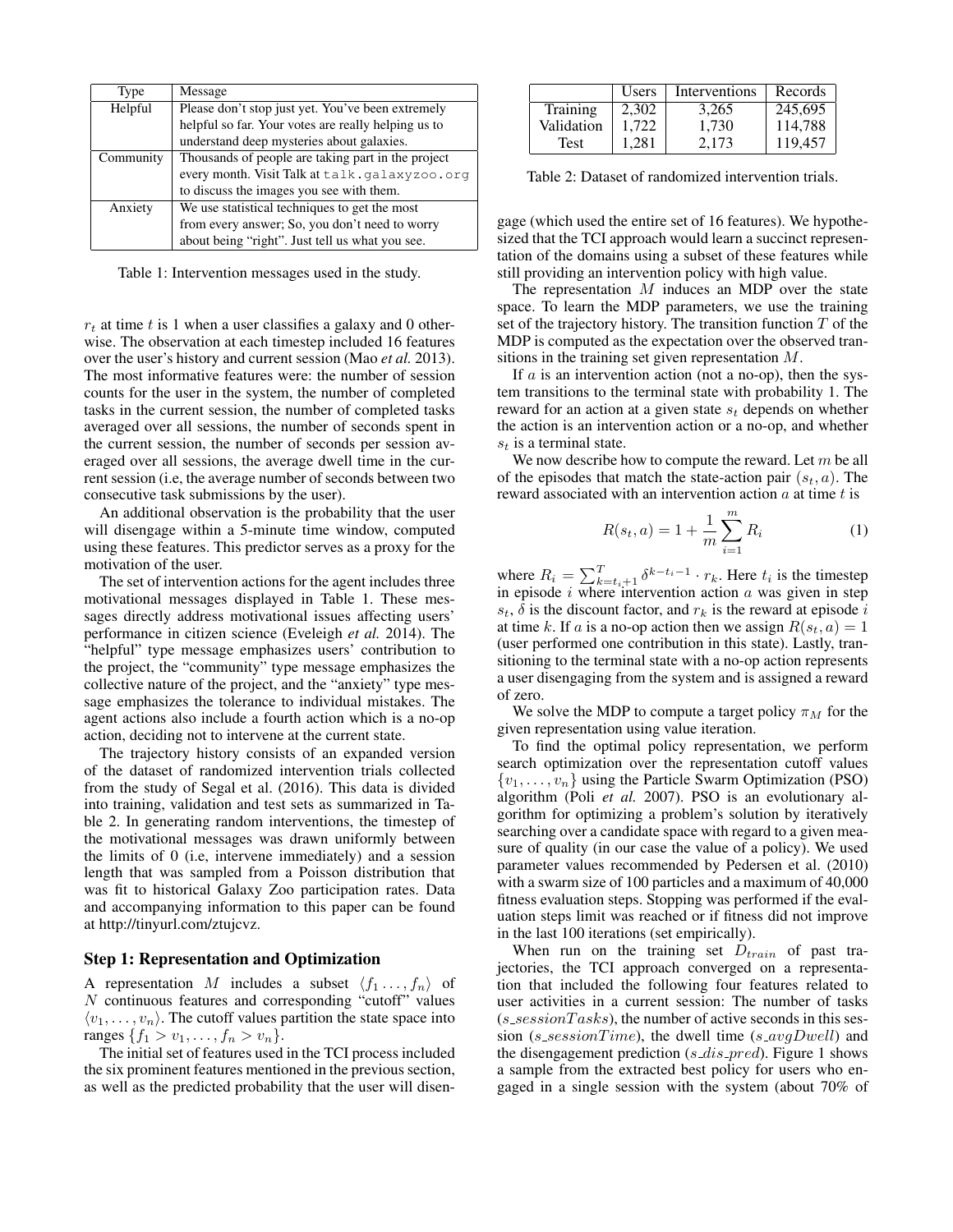| #  | <b>State</b>                                                                                                | <b>Action</b>                                                                                                                                                           |
|----|-------------------------------------------------------------------------------------------------------------|-------------------------------------------------------------------------------------------------------------------------------------------------------------------------|
| 1. | $31.0 < s$ session Tasks<br>$1017.0 < s$ sessionTime<br>$0.55 < s$ dis pred<br>s avgDwell $\leq 100.0$      | "Please Don't Stop Just Yet": when user works quickly (low<br>dwell time) is productive (above average), approaching session<br>average time and is about to leave.     |
| 2. | s sessionTasks <= $31.0$<br>s session Time $\leq$ 1017.0<br>$0.55 < s$ dis pred<br>s avgDwell $\leq 100.0$  | "Please Don't Stop Just Yet"": when user works quickly (low<br>dwell time) and is about to leave.                                                                       |
| 3. | s sessionTasks <= $31.0$<br>$1017.0 < s$ session Time<br>s dis pred $\leq$ 0.55<br>$100.0 < s$ avgDwell     | "Don't need to worry about being right": when user is lagging<br>(made fewer contributions than average, high dwell time) and is<br>approaching average session length. |
| 4. | $31.0 < s$ session Tasks<br>s session Time $\leq$ 1017.0<br>s dis pred $\leq$ 0.55<br>s avgDwell <= $100.0$ | "Thousands of people are taking part in the project every<br>month. Visit Talk": when user works quickly and did significant<br>contribution.                           |
| 5. | $31.0 < s$ session Tasks<br>$1017.0 < s$ session Time<br>s dis pred $\leq 0.55$<br>$100.0 < s$ avgDwell     | "Thousands of people are taking part in the project every<br>month. Visit Talk": when user is productive (above average)<br>works slowly but not about to leave.        |

Figure 1: Sample of policy optimized for participants in their first sessions.

the user population). For example, in state 5 (corresponding to the state where the user is productive, works slowly, and is not likely to leave) the system generated the community based message ("Thousands of people are taking part in the project...").

# Step 2: Computing the Value of a Policy

Computing the value of a target policy on the validation set (line 5 in Algorithm 1) is an instance of the *off-policy evaluation problem* (Thomas *et al.* 2015). Specifically, the distribution over states that is induced by the target policy  $\pi_M$  is different than the distribution over states in the randomized training set, induced by the "behavioral" policy (the policy used to create the dataset at hand). A common approach is to use sampling techniques to correct for this discrepancy by assigning higher weights to samples from the target policy that differ from the behavioral policy (Precup 2000). A main advantage of the importance sampling technique is that it is consistent, i.e., it provides a non-biased estimate of the true value of the policy.

The input to the importance sampling step is a behavior policy  $\pi_b$ , a dataset of trajectories  $D_{val}$  and a target policy  $\pi_M$  we want to evaluate. The output is the estimated value of the target policy on the validation data set described in Table 2.

Let  $\pi_M$  be a target policy, and H be a history of m episodes. To apply importance sampling in TCI , we need to define how we compute the likelihood of a target policy on an episode. For any policy  $\pi$  let  $P_{\pi}$  be the induced probability distribution assigned by policy  $\pi$  over all agent actions in action set A. The likelihood of a policy  $\pi$  for a history  $h_t \in H$  at timestep t is defined as

$$
P_{\pi}(a_1, ..., a_t | h_t) = \prod_{j=1}^t P_{\pi}(a_j | s_j)
$$
 (2)

where  $s_j = M(h_j)$  is the state that corresponds to history  $h_i$  according to representation M.

We use the approach of Precup (2000) and Mandel (2014) to compute the expected value of the target policy for episodes of increasing lengths. We assign higher weights to samples that are less likely according to the behavioral policy but more likely according to the target policy. The expected value of a target policy  $\pi$  on a history H of m episodes of maximal length T given behavioral policy  $\pi_b$ and representation M is

$$
EV(\pi_M \mid H) = \sum_{t=1}^T \frac{1}{m} \sum_{i=1}^m \frac{P_{\pi_M}(a_{i,1}, \dots, a_{i,t} \mid h_{i,t})}{P_{\pi_b}(a_{i,1}, \dots, a_{i,t} \mid h_{i,t})}
$$
(3)

Here,  $a_{i,t}$  and  $r_{i,t}$  refer to the agent action and reward taken at episode  $i$  at time  $t$ , respectively. In our study, the behavioral policy  $\pi_b$  is stochastic: it assigns a probability distribution over agent actions for each possible state, whereas the target policy  $\pi_M$  is deterministic, it assigns a probability of 1 or 0 to a given action and state pair.

# Step 3: Policy Correction

The unbiased nature of offline policy evaluation based on importance sampling does not guarantee that value estimates are correct. Due to the sparsity in historical data, value estimates for a given policy can be noisy (Jiang and Li 2015). To analyze the behavior of importance sampling in the domain, we generated a simulator based on data collected from Galaxy Zoo.

The simulator learned distributions representing user activity and user response to interventions using the random intervention dataset. The goal for creating the simulator was having an experimental domain where we could compute the ground truth value of any policy, and thus observe the errors in the value estimates of offline policy evaluation.

We computed the absolute error between the importance sampling estimator of the value of a target policy, and the actual value of the policy once executed in the simulation. Figure 2 plots the error for different representations (y-axis) given the trajectory support, which is the likelihood similarity between a target policy and behavioral policy used to generate the simulation (x-axis). We observe high variance in the errors generated by the importance sampling estimator. We also note that the lower error values are not necessarily for the highest supported trajectories and that there are high value estimates (darker points) which have high support and suffer from high error. This means that our offline optimization process may yield policies that may not be optimal when applied to Galaxy Zoo in real time.

A non-optimal target policy will include suboptimal actions in some states. Namely, for state  $s_t$  and action  $\pi_M(s_t)$ , there exists an agent action  $a \neq \pi_M(s_t)$  which is "better"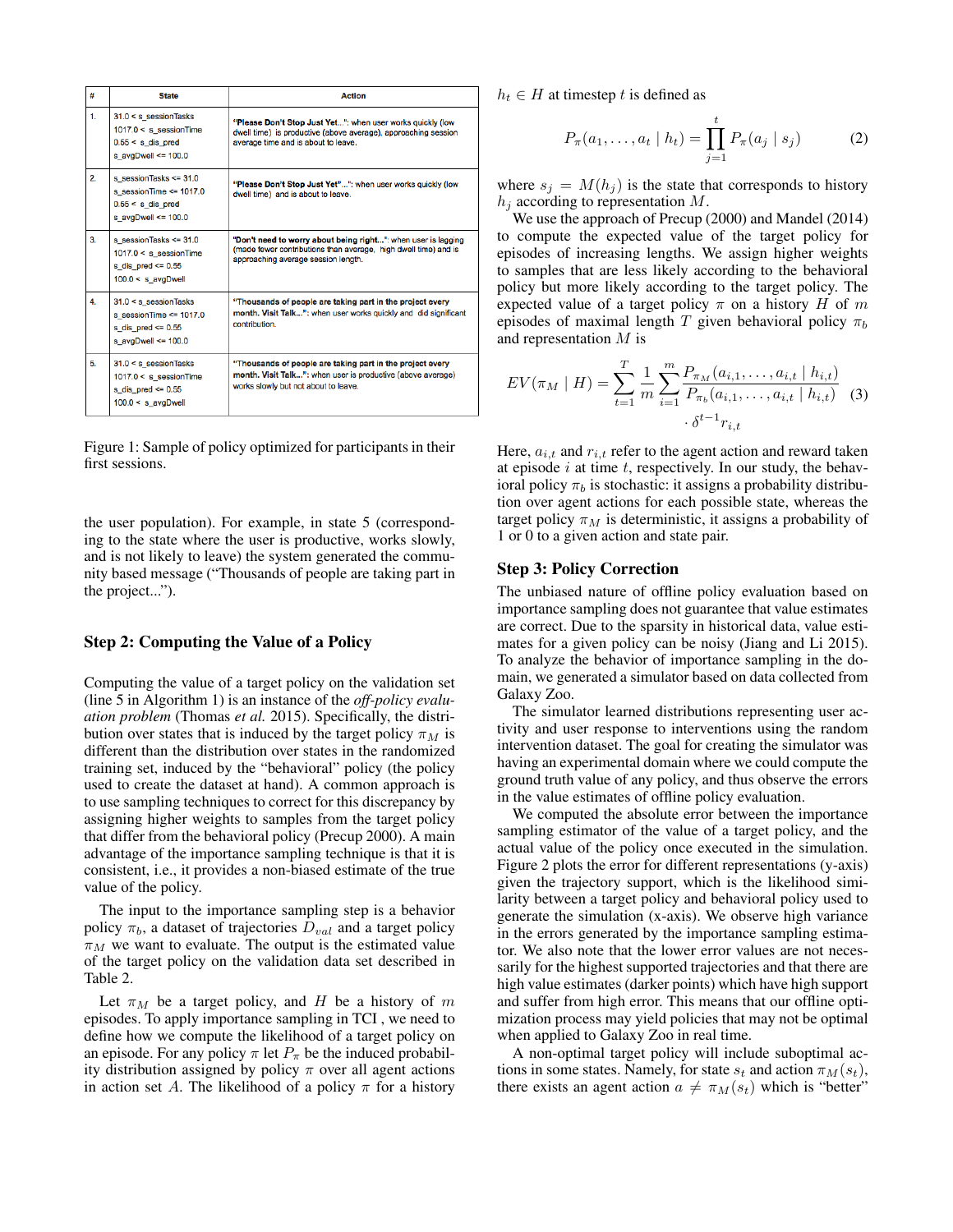

Figure 2: Trajectory support vs. error in importance sampling estimator. Colors represent magnitude of the estimated policy value.

|    | <b>State</b>                                                                                            | <b>Action</b>                                                                                                                                                                                                          |
|----|---------------------------------------------------------------------------------------------------------|------------------------------------------------------------------------------------------------------------------------------------------------------------------------------------------------------------------------|
| 1. | $31.0 < s$ session Tasks<br>$1017.0 < s$ _sessionTime<br>$0.55 < s$ dis pred<br>s avgDwell <= $100.0$   | "Thousands of people are taking part in the project every<br>month. Visit Talk": when user works quickly (low dwell time) is<br>productive (above average), approaching session average time and<br>is about to leave. |
| 5. | $31.0 < s$ session Tasks<br>$1017.0 < s$ session Time<br>s dis pred $\leq 0.55$<br>$100.0 < s$ avgDwell | "Don't need to worry about being right": when user is<br>productive (above average) works slowly but not about to leave.                                                                                               |

Figure 3: Sample from corrected policy for first session participants.

than  $\pi_M(s_t)$ . One approach to find a "better" action is to let a group of domain experts (e.g., Galaxy Zoo administrators) review the target policy and suggest corrections where needed based on their domain expertise. The problem with this approach is that it can be costly to involve human expertise, and consistency across experts in not guaranteed.

An alternative approach is to compare the value of actions assigned by the target policy for a given state to alternative intervention actions at that state using statistics from data. Given that we only interrupt once per session, the value that is associated with the optimal action for each state  $s_t$  is

$$
EV^*(s_t) = max\{\n \underset{a \in A \setminus \{no \text{-op}\}}{\arg \max} R(s_t, a),\n \sum_{t+1} T(s_t, no \text{-op}, s_{t+1}) \cdot EV^*(s_{t+1})\}\n \tag{4}
$$

where A denotes all of the agent actions (interventions and no-op) and  $R(s_t, a)$  is defined in Equation 1. Equation 4 is a backward induction rule. The optimal return is the maximal value of intervening at state  $s_t$  or continuing over the transitions and values of succeeding steps.

This insight leads to a procedure for correcting a target policy  $\pi_M$ . We first show how to compute the value  $EV[s_t, \pi_M(s_t) | H]$  of a target policy  $\pi_M$  for a given state

 $s_t$  and a set of trajectories H. Let m denotes all of the episodes that match the state-action pair  $(s_t, \pi_M(s_t))$  in H.

$$
EV(s_t, \pi_M(s_t) \mid H) = \frac{1}{m} \sum_{i=1}^{m} R_i
$$
 (5)

Here  $R_i = \sum_{k=t_i+1}^{T} \delta^{k-t_i-1} \cdot r_k$  as in Equation 1,  $t_i$  is the timestep in episode i where intervention action  $\pi_M(s_t)$  was given in step  $s_t$  and  $r_k$  is the reward at episode i at time k.

We should thus replace  $\pi(s_t)$  with an alternative agent action  $a \neq \pi(s_t)$  if  $EV[s_t, a \mid H] > EV[s_t, \pi_M(s_t)]$  $H$ ]. The next question to ask is how to consider a no-op action in the set of alternatives at state  $s_t$ . To this end we define a special no-op∗ action that does not intervene from state  $s_t$  onwards until the end of the session. The value  $EV[s_t, no-op^* | H]$  is a lower bound for choosing no-op in  $s_t$  and possibly intervening in the future. Thus, if  $E\tilde{V}[s_t, \text{no-op}^* | H] > EV[s_t, \pi_M(s_t) | H]$ , then this means  $EV[s_t, no\text{-}op \mid H] > EV[s_t, \pi_M(s_t) \mid H]$ , and we can replace  $\pi_M(s_t)$  with no-op. We thus consider an alternative set  $\hat{A}$  of agent actions that include all intervention actions as well as the special no-op∗ action. Note that when the no-op∗ bound is loose, we may fail to correct a policy when the utility of the current action is lower than the utility of no-op but is higher than no-op∗.

This process is described in Algorithm 2. The input to the correction process is a target policy  $\pi_M$ , the test set trajectories of Table 2 and the set of agent actions  $\hat{A}$ . The output of this process is a corrected policy which may replace intervention actions in given states with other intervention actions or with a no-op action. We implemented the correction

| <b>Algorithm 2:</b> Policy Correction for Intervention Policy |                                                                                        |  |
|---------------------------------------------------------------|----------------------------------------------------------------------------------------|--|
|                                                               | <b>Data:</b> Target policy $\pi_M$ , trajectories $D_{test}$ , intervention            |  |
|                                                               | actions $\hat{A}$ .                                                                    |  |
|                                                               | <b>Result:</b> Corrected deterministic target policy $\pi_M^*$                         |  |
|                                                               | 1 forall $s_t \in S$ do                                                                |  |
|                                                               | $2 \mid \pi_M^*(s_t) \leftarrow \text{argmax}_{a \in \hat{A}} EV((s_t, a)   D_{test})$ |  |
|                                                               | 3 return $\pi^*_M$                                                                     |  |
|                                                               |                                                                                        |  |

approach on the target policy computed in Steps 1 and 2 of Algorithm 1. Figure 3 shows a sample from the corrected policy for first session users. We highlight the changed actions (in red) proposed by this correction step. For example, in state 5, the system corrected the intervention from the community based message ("Thousands of people are taking part in the project every month...") to the anxiety based one ("you don't need to worry about being right").

# Empirical Studies

We conducted two separate studies to evaluate the effect of the TCI approach. Both studies were based on interventions that were performed in real time in the Galaxy Zoo domain. In all studies. the discount factor  $\delta$  was set to 0.95 (determined empirically). The running time of computing the TCI optimized policy for the dataset in Table 2 on a Mac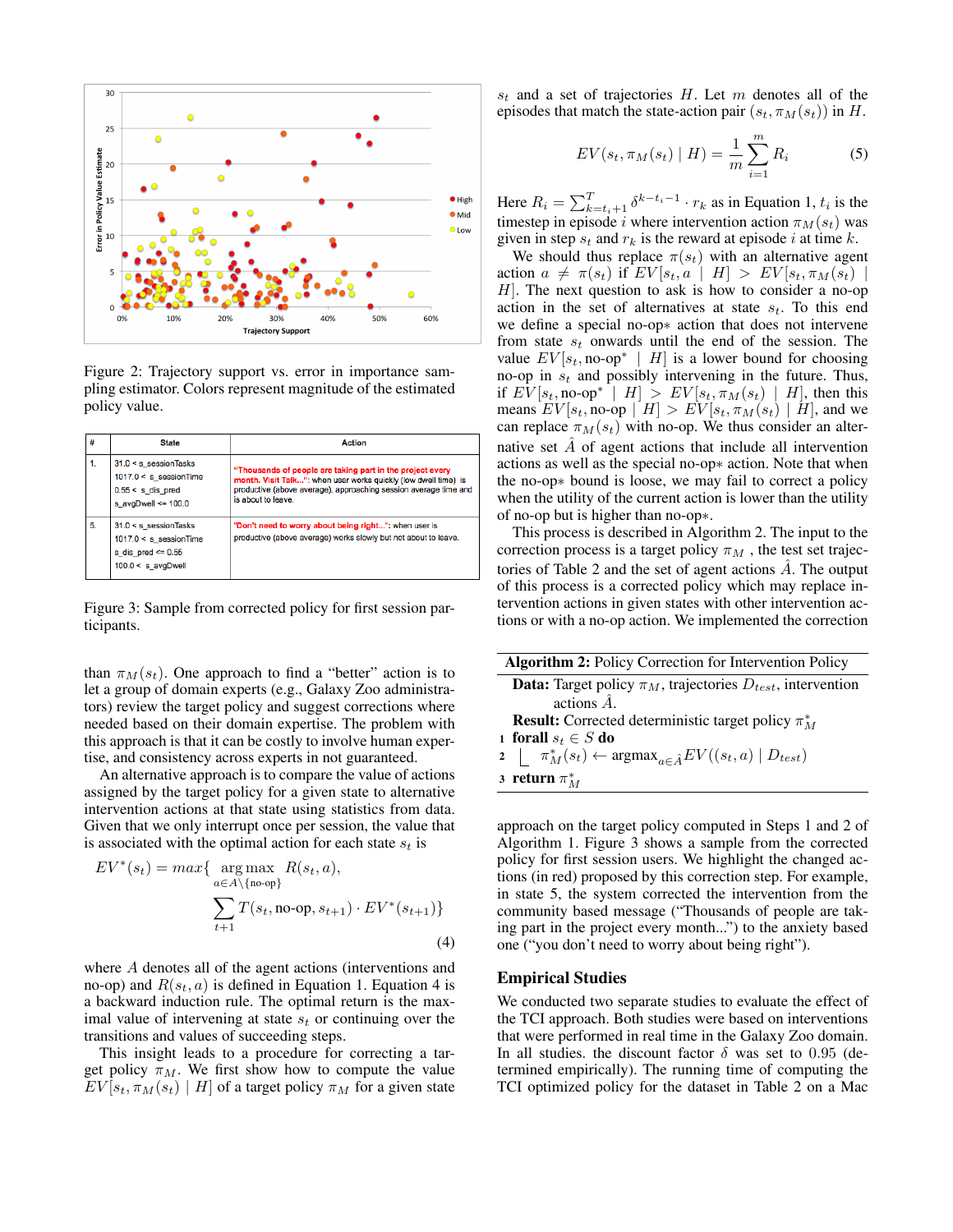

Figure 4: Optimized-policy: Intervention messages frequency.

Book Air 1.7 GHz Intel Core i7, 8GB 1600 MHz DDR3 was 210.84 minutes.

Influence of Optimized Approach In the first experiment, we compared the effects of our optimized approach to alternative intervention policies, including the approach of Segal et al. (2016) which represents the state of the art. The study was run between May 8 and June 21, 2017 and included a total of 3,383 users. All users logging on to the system during this period of time were randomly divided among the following cohorts: (1) Users receiving messages according to the TCI optimal intervention strategy (Optimized-Policy-Corrected Group); (2) Users receiving a helpful intervention message when they are predicted to disengage (Myopic-Policy Group). This is the policy suggested by Segal et al. (2016) (3) Users receiving intervention messages according to a random policy (Random-Intervention Group). (4) Users receiving no intervention (Control Group). Each of the cohorts included 864 participants, except the Myopic group which included 865 participants. In total, 3,755 interventions were generated for all of the intervention cohorts. We computed the expected number of interventions for each condition and ensured that the number of generated interventions for each cohort was the same.

Figure 4 shows the distribution over the intervention actions generated by the TCI policy. As shown by the figure, the most common message-type generated by the TCI approach was the helpful message (56%), followed by the community message type (32%) and anxiety message type  $(12\%)$ .

A natural question to ask is whether optimizing intervention decisions based on the TCI approach was beneficial. Figure 5 compares the average contribution rates for users in the three cohorts. We required that (1) for all cohorts, users received at least one intervention message, and (2) in the optimized-policy corrected cohort, users received at least one intervention message of the anxiety- or community-type message (different than the helpful-type message used by the Segal et al. (2016) baseline). As can be seen in the figure, the users in the Optimized-Policy-Corrected group generated 69% more contributions than users in the Myopic-Policy group ( $p < 0.05$ , ANOVA). Users in both of these



Figure 5: Comparison of contributions in different cohorts.

groups made more contributions than those in the randomintervention group and in the control group (the control group performance was not significantly different than that of the random group and is not shown in the figure).

A potential explanation of the additional influence of the community and anxiety messages is that they resonate with participants' needs and fears at the right time during their engagement with the system (Segal *et al.* 2015). Nonetheless, without controlling the timing of the intervention based on predictions of forthcoming disengagement and additional factors, these messages are not effective, as demonstrated by the Random condition.

Effect of Correction Step We now report on a study of the effect of the correction step, in isolation, on the performance of our approach. To this end we conducted a separate experiment for comparing between the target policy obtained in Step 2 of the TCI process with the corrected policy obtained in the final Step 3. The study was run between June 22 and August 10, 2017. Users logging on to the system during this time period were randomly divided between two cohorts: Users receiving the TCI intervention policy after policy correction (916 users) and before correction (917 users).

Figure 6 shows the contribution rates of users with 1 session (the majority of users and where the policy correction step performed most of the corrections) which received an intervention for the different cohorts. As shown in the figure, the average contribution rate for users in the Optimized-Policy-Corrected group was significantly higher than that of users in the Optimized-Policy-Uncorrected group ( $p < 0.05$ , t-test). This result demonstrates the crucial effect of the correction step on users' contribution rates.

# Discussion and Conclusion

We have provided a new computational method called TCI for increasing engagement in volunteer based crowdsourcing. The input to the TCI approach includes a domain description and a set of history trajectories of random intervention trials. TCI iteratively searches for the optimal intervention policy for the domain by combining model-based reinforcement learning with off-line policy methods. The pol-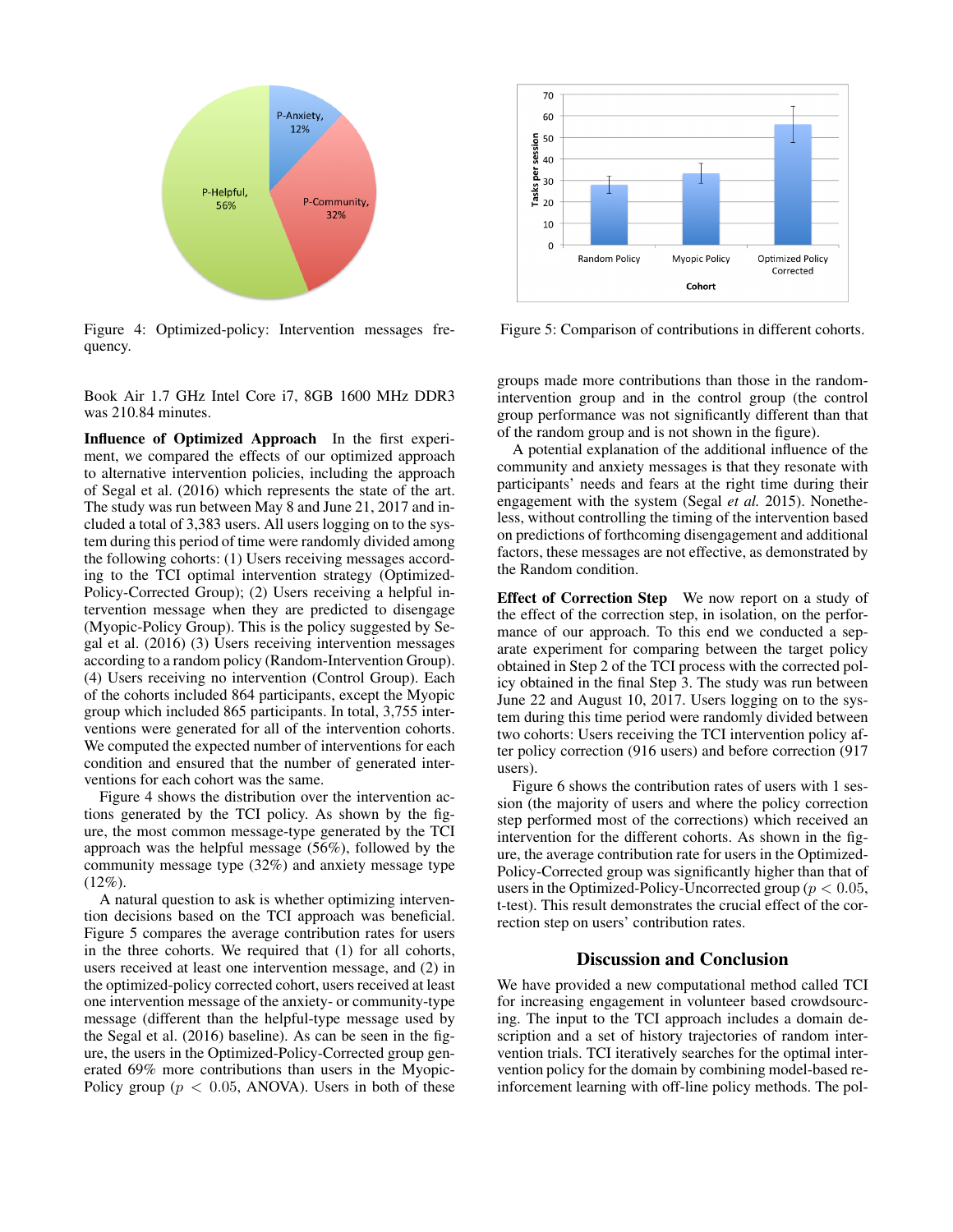

Figure 6: Comparison of contributions in uncorrected and corrected conditions.

icy is then corrected, leveraging the constraint of allowing only a single interruption per session. The need to minimize costs of interventions and of the use of single interventions per session extends to other domains (e.g., e-learning, mobile health). We tested our approach in a live experiment in the Galaxy Zoo domain, a large-scale citizen science platform where users classify celestial galaxies. We demonstrated that our approach significantly outperforms a stateof-the art baseline.

We mention several limitations to our approach and subsequent suggestions for future work. First, TCI relies on a set of random intervention trials for training the MDP and evaluating and correcting candidate policies off-line. In many time critical domains (e.g., citizen science, healthcare), the cost of performing random intervention trials may be unacceptable. Other approaches for providing trajectory histories can use simulations or domain experts. The data collection step can also leverage active research on finding the minimal number of random interventions required to reach statistically significant effects in intervention design for healthcare applications (Klasnja *et al.* 2015). We hope to see similar models developed for crowdsourcing domains. Second, we noted that there were lower average contribution rates in the correction step experiment compared to the first experiment. We attribute this to the summer period in the northern hemisphere, which highlights challenges around changing domain dynamics. The dynamics of participation and engagement in the Galaxy Zoo domain (e.g., changes in contribution distributions across the year) makes it an interesting experiment platform for future studies. Third, the TCI approach has assumed that a single interruption is allowed per session. Allowing more than a single interruption will require to adapt step 1 (representation and optimization) and step 3 (policy correction). Specifically, the state space will be augmented to include the number of interruptions generated for the user and the MDP transition matrix will be updated accordingly. Additionally, the correction step will need to be reformulated to account for the fact that multiple interruptions are allowed. Finally, while the TCI approach had a significant positive influence on the behavior of thousands of users in Galaxy Zoo, it still needs to be extended and tested in other domains. We are working on such an extension to the e-learning domain.

We are excited about opportunities to leverage offline policy optimization to enhance engagement in citizen science and other volunteer-centric online applications. Beyond these applications, the methods can be valuable in other kinds of engagement challenges, such as in educational systems, where interventions, for both motivation and for assisting with inferred conceptual challenges, may enhance learning experiences and efficacies. Before concluding, we note the need to be vigilant about potential societal challenges rising with uses of methods that seek to optimize engagement of people when it comes to goals of financial or political gain.

#### Acknowledgments

This work was supported in part by the SOCIAM grant, funded by the UK Engineering and Physical Sciences Research Council (EPSRC) under grant number EP/J017728/1. We thank Alex Bowyer for building the intervention API for Galaxy Zoo.

# References

Ashton Anderson, Daniel Huttenlocher, Jon Kleinberg, and Jure Leskovec. Discovering value from community activity on focused question answering sites: a case study of stack overflow. In *Proceedings of the 18th ACM SIGKDD international conference on Knowledge discovery and data mining*, pages 850–858. ACM, 2012.

Ashton Anderson, Daniel Huttenlocher, Jon Kleinberg, and Jure Leskovec. Steering user behavior with badges. In *Proceedings of the 22nd International Conference on World Wide Web*, pages 95–106, 2013.

Ashton Anderson, Daniel Huttenlocher, Jon Kleinberg, and Jure Leskovec. Engaging with massive online courses. In *Proceedings of the 23rd International Conference on World Wide Web*, pages 687–698. ACM, 2014.

Amos Azaria, Yonatan Aumann, and Sarit Kraus. Automated agents for reward determination for human work in crowdsourcing applications. *Autonomous Agents and Multi-Agent Systems*, 28(6):934–955, 2014.

Alexandra Eveleigh, Charlene Jennett, Ann Blandford, Philip Brohan, and Anna L Cox. Designing for dabblers and deterring drop-outs in citizen science. In *Proceedings of the 32nd Annual ACM Conference on Human Factors in Computing Systems*, pages 2985–2994. ACM, 2014.

Eric Horvitz and Johnson Apacible. Learning and reasoning about interruption. In *Proceedings of the 5th International Conference on Multimodal Interfaces*, pages 20–27. ACM, 2003.

Eric Horvitz, Andy Jacobs, and David Hovel. Attentionsensitive alerting. In *Proceedings of the Fifteenth conference on Uncertainty in artificial intelligence*, pages 305– 313. Morgan Kaufmann Publishers Inc., 1999.

Corey Jackson, Carsten Østerlund, Kevin Crowston, Gabriel Mugar, and KD Hassman. Motivations for sustained participation in citizen science: Case studies on the role of talk. In